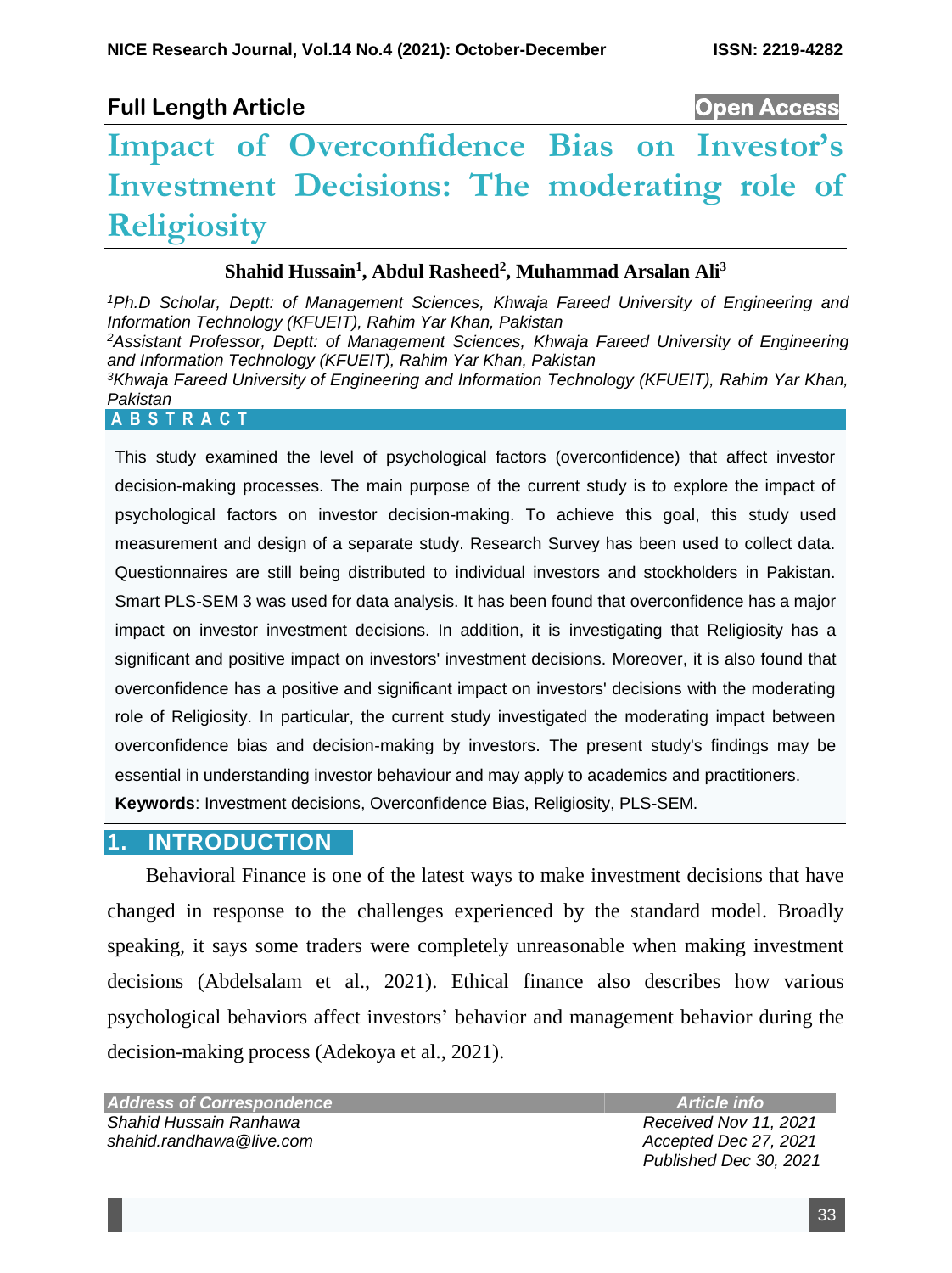Investors' morale has remained at the heart of the investigators since the publication of Theory of Market (Afzali et al., 2021). There is a lot of criticism in the idea of investor behavior as a rational understanding of investor behavior is challenging to explain, because it often happens (Arora & Chakraborty, 2021). Behavioral funds provide a signal that a person's unpredictable behavior is reversed (Hussain et al., 2021). The many behavioral biases that investors indulge in during investing have been seen as necessary in providing a better understanding of the behavior of individual investors. Most investor behavior is influenced by overconfidence (Betzer et al., 2021).

Investors, influenced by overconfidence, exaggerate their skills and abilities, reduce risk and overstep their financial power (Brunen & Laubach, 2021). However, overconfident investors exaggerate the facts and figures they have collected, exaggerating their predictive skills, ignoring facts and taking unreasonable risks, depending on the cause (Brzeszczyński et al., 2021). Investors involved in affirmative bias confirm their existing beliefs and endorse previous views. Overconfidence and affirmative bias affect investor decision-making and change investor thinking. Religion is also one of the most important factors influencing the behavior of investors (Brzeszczyński et al., 2021). Although many factors have been studied in previous studies, no last effort has been made to examine the impact of religion on self-reliance and ensure investment and investment decisions, especially in the context of Pakistan (Abdelsalam et al., 2021). Therefore, there is a need to understand the impact of overconfidence, affirmative bias in investment decisions and how religion balances the impact of overconfidence on investment decisions. The study aims to address the gaps in the body of ethical financial information (Cabrera-Paniagua & Rubilar-Torrealba, 2021).

To achieve the above, we have conducted this research. The main purpose of this study was to examine the impact of religion on the relationship between these behavioral factors through investor decision-making processes. According to the authors, this is a pioneer study examining the impact of religion on behavioral bias and decision-making in the Pakistani stock market. The present study's findings may be very important in gaining a better understanding of investor behavior and may apply to academics and practitioners.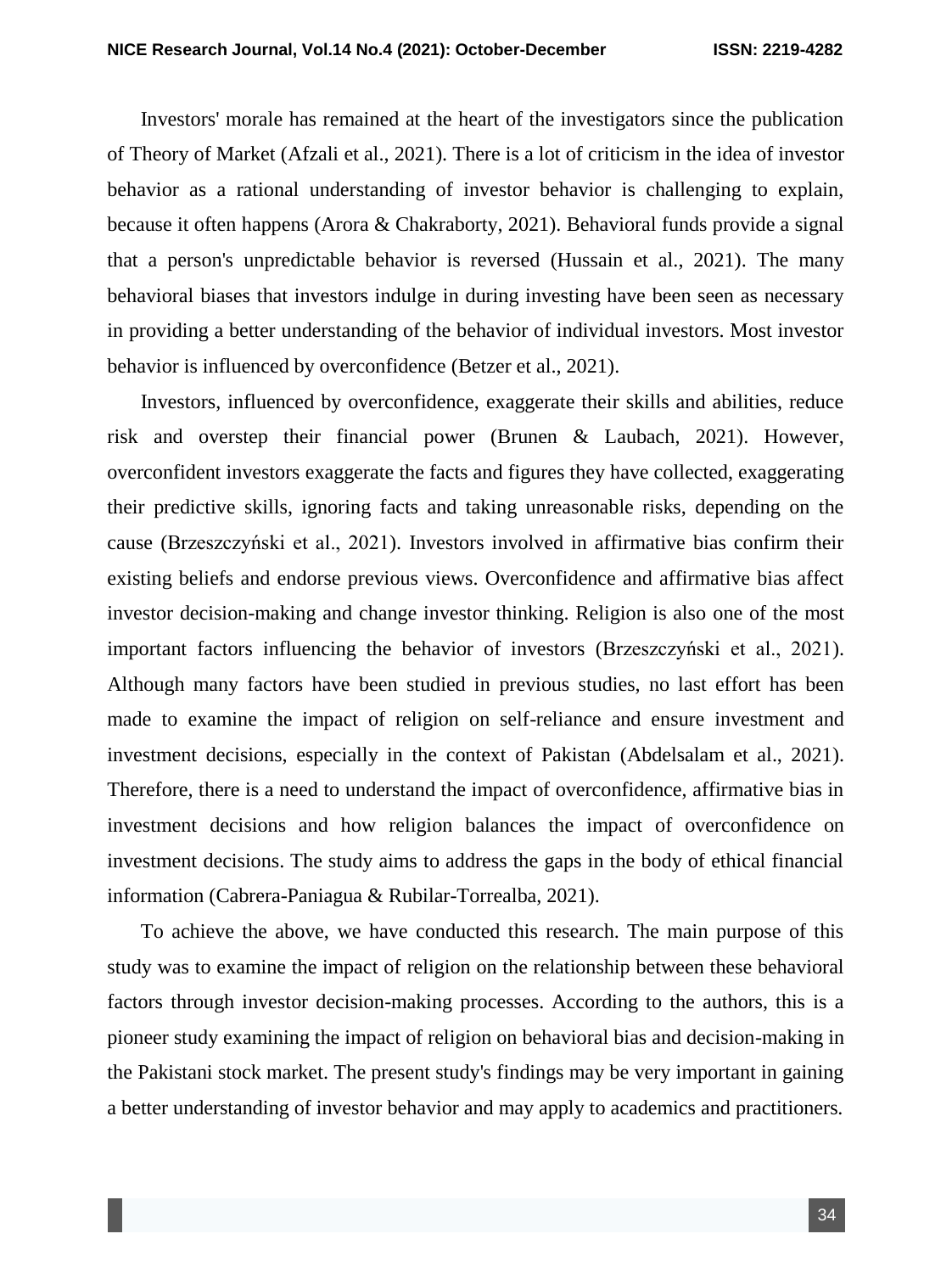#### **2. Literature Review**

The literature review focuses on dynamic and theoretical studies on ethical thinking and their impact on investment decisions considered in the current study. Moral finance assumes that a person's behavior is influenced by emotions and cognitive errors when making an investment decision (Chakrabarti & Sen, 2021). These feelings and mental errors are behaviors that affect the behavior of investors. In the present study, we have tried to define the relationship between the two sides of the code, namely overconfidence, assurance bias and decision-making by investors (Demiralay et al., 2021).

Overconfidence bias is a behavior in which investors have an illicit belief in their ability to understand, evaluate, and know (Dyer, 2021). Overconfident investors exaggerate their knowledge and experience while minimizing the number of investmentrelated risks (Jiang & Hu, 2021). Often, overconfident investors look for their information indicators while looking for widely available information (Elgebeily et al., 2021). Gershoni & Low (2021)argue that overconfident investors during data search rely on their past investment knowledge and are overconfident and confronted with facts. Overconfident investors are involved in illicit trading.

Similarly, Khedmati et al. (2021) found that overconfident investors, trading in large amounts of money and because of many trades, returned before the transaction costs were deducted. In contrast, the return after subtracting transaction costs was worse (Menyeh, 2021). Maiti (2021)suggested that overconfident investors misinterpret this information and overstep their skills and competencies when analyzing investment information and making poor decisions about investment returns.

On the other hand, religion is another factor that influences investor decisions. At the time of the investment, most Muslim investors checked to see if the investment was in line with Islamic law (Reiter-Gavish et al., 2021). According to Tabe-Ojong & Nshakira-Rukundo (2021), religion serves as a building block in which people shape their habits and attitudes. Principles and religious responsibilities govern people's choices. People act according to their religious convictions when choosing money, cosmetics, food, and medical products. Among all the social issues affecting the feelings of the believers,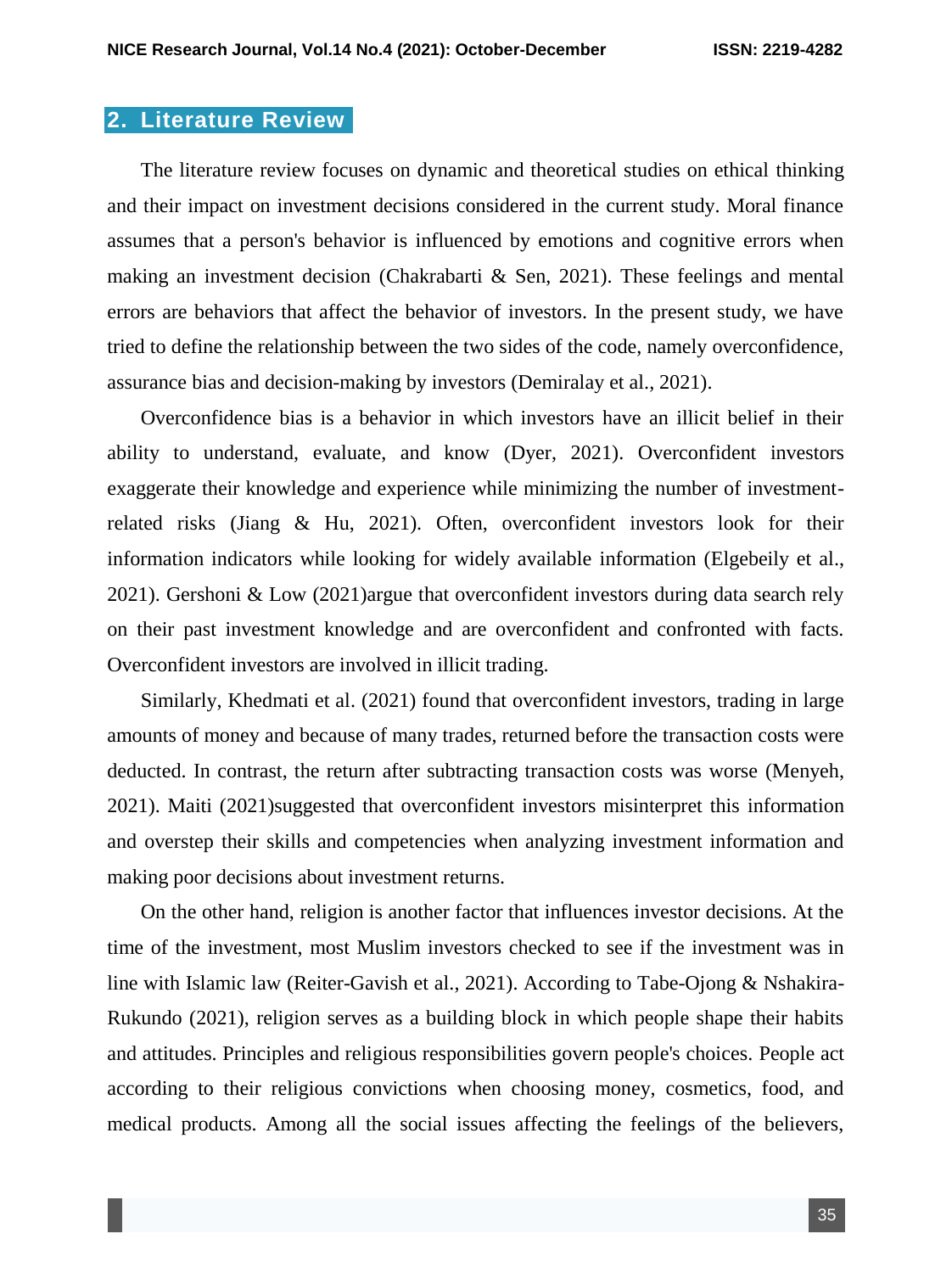religion is one of the most important. Religiosity acts as an accountant who unites, divides and unites community groups (Wu et al., 2021). According to Xia et al. (2021) savings and investment activities may be limited and restricted by religious principles because religion has a philosophical influence on believers' traditions, ways, ideas, and morals. The impact of religion on values, cultures, attitudes, attitudes and behavior is determined by a wide range of subjects from a wide range of disciplines (Demiralay et al., 2021).

Religiosity shows a vital role in decision-making on risk attitudes Abdelsalam et al., (2021) conducted a study and argued that Jews invested in more risky investments and received higher returns on financial assets compared to non-Jews. Religion, therefore, influences the decisions of investors.



**Figure 1**.Theoretical Framework

- **H1**: *There is Positive impact of overconfidence on investors' investment decision making.*
- **H2**: *There is a positive association between overconfidence and investor's investment Decision making with moderation impact of Religiosity.*
- **H3**: *There is positive association between Religiosity and investors' investment decision making.*

### **3. Research Methodology**

This study used the method of measurement and quantitative research conducted by the components. Research Survey has been used to collect data. Questionnaires are still being distributed to individual investors and stockholders in Pakistan through Google forms. A 5-point Likert scale was used to collect data, with 1 showing the results strongly disagree and 5 showing the results strongly agree. In addition, this study used a simple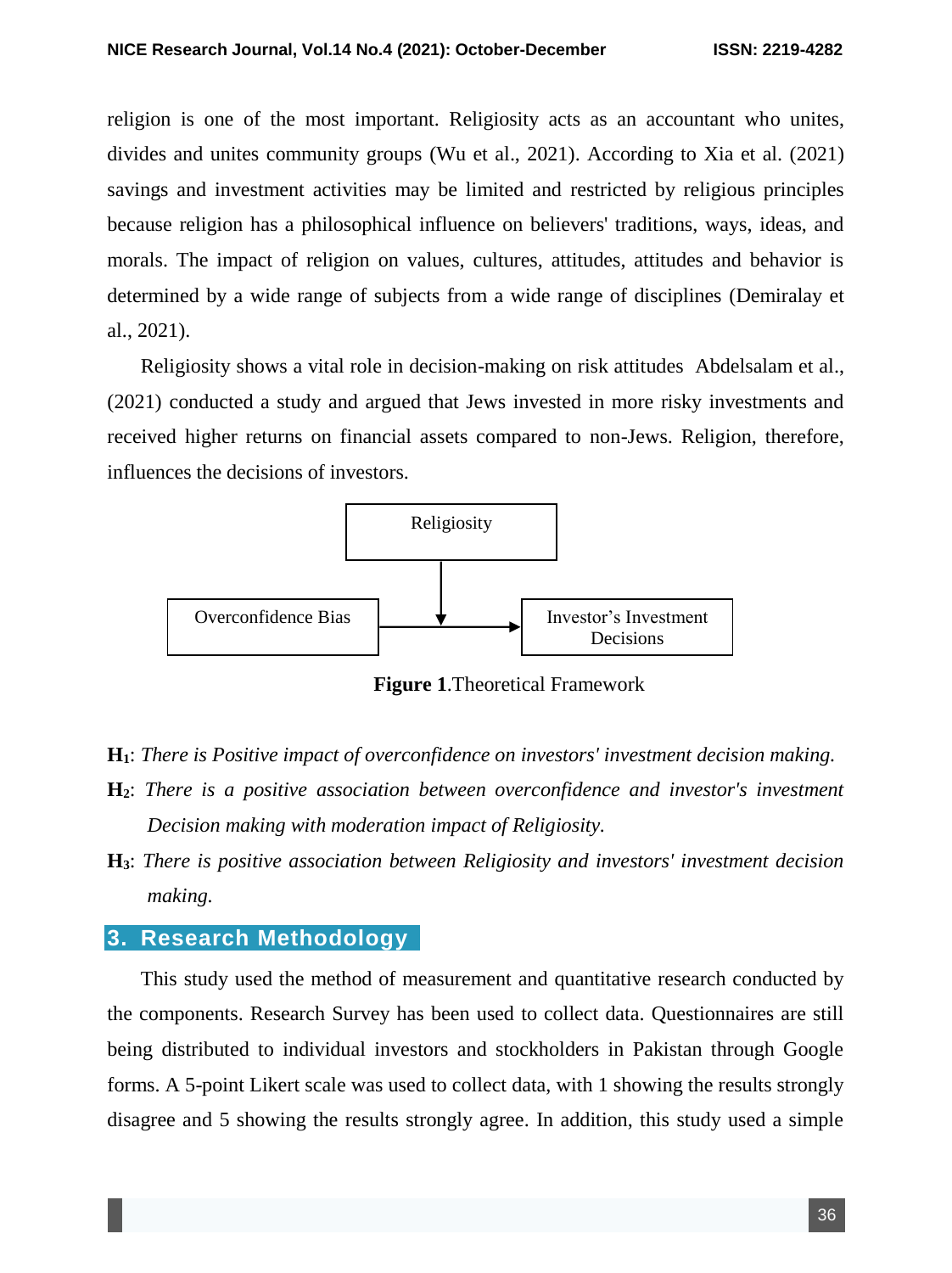sampling method for data collection.

Moreover, according to Comrey and Lee (1992) a sample size of 200 is sufficient for further analysis. Therefore, according to Comrey and Lee (1992), a sample size of 200 was chosen. However, Smart P.L.S. 3 was used for data analysis. The choice of Smart P.L.S. 3 is based on a low level of response. In the present study, 200 questionnaires were still being distributed. However, only 70 answers were obtained where 03 was incomplete and was not included in the study. Therefore, 67 valid responses were used to analyze the data. Smart P.L.S. is one of the most valuable tools when analyzing data from a low sample size. According to various studies (Lai, 2019; Ul et al., 2021) Smart P.L.S. is best suited for a small sample size.

### **4. Results and Analysis**

#### **4.1.Assessment of the Measurement Model**

The measurement model is tested with Smart P.L.S. Algorithm. In this process, reliability and validity are tested. Internal consistency in loading has been tested to ensure convergent validity. In addition, Cronbach's alpha, combined reliability, intermediate output (AVE) and discriminative validity were also tested. The AVE and the composite reliability should be more than 0.5 and 0.7, respectively (Fornell & Larcker, 1981; Hair et al., 2014).

Moreover, according to Hair et al. (2010), factor loadings should not be less than 0.5. The results of the measurement model tests are displayed in Table 1. It is presented that the combined reliability is higher than 0.7. The average variance extracted (AVE) is higher than 0.5, and the factor loading is higher than 0.7, confirming the measurement model tests. Besides, the discriminant validity is displayed in Table 2.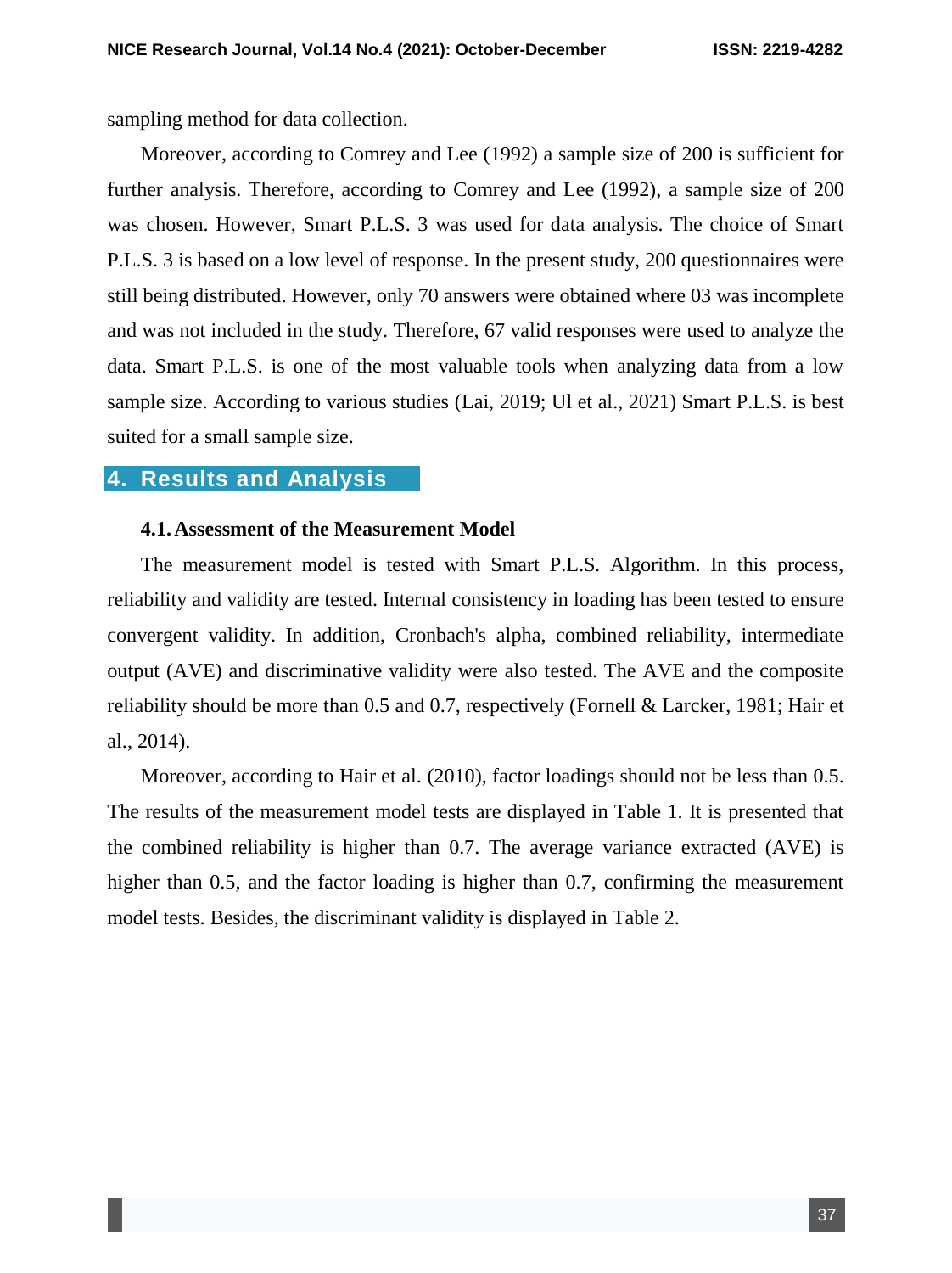| Table 1. Convergent Validity, Cronbach's Alpha, Composite Reliability, AVE |                   |                               |                     |                                 |            |
|----------------------------------------------------------------------------|-------------------|-------------------------------|---------------------|---------------------------------|------------|
| <b>Construct</b>                                                           | <b>Indicators</b> | <b>SEM</b><br><b>Loadings</b> | Cronbach's<br>alpha | Composite<br><b>Reliability</b> | <b>AVE</b> |
|                                                                            |                   |                               |                     |                                 |            |
| Investor's                                                                 | IID1              | .844                          | .913                | .912                            | .875       |
| investment                                                                 | IID2              | .816                          |                     |                                 |            |
| decision (IID)                                                             | IID3              | .964                          |                     |                                 |            |
|                                                                            | IID4              | .969                          |                     |                                 |            |
|                                                                            | IID <sub>5</sub>  | .925                          |                     |                                 |            |
|                                                                            | IID <sub>6</sub>  | .892                          |                     |                                 |            |
| Overconfidence-                                                            | OCB1              | .943                          | .925                | .907                            | .812       |
| Bias (OCB)                                                                 | OCB <sub>2</sub>  | .902                          |                     |                                 |            |
|                                                                            | OCB <sub>3</sub>  | .838                          |                     |                                 |            |
|                                                                            | OCB4              | .904                          |                     |                                 |            |
|                                                                            | OCB <sub>5</sub>  | .890                          |                     |                                 |            |
|                                                                            | OCB <sub>6</sub>  | .852                          |                     |                                 |            |
| Religiosity (R)                                                            | R1                | .979                          | .911                | .931                            | .884       |
|                                                                            | R <sub>2</sub>    | .942                          |                     |                                 |            |
|                                                                            | R <sub>3</sub>    | .998                          |                     |                                 |            |
|                                                                            | R <sub>4</sub>    | .917                          |                     |                                 |            |
|                                                                            | R <sub>5</sub>    | .924                          |                     |                                 |            |

| <b>Table 2. Discriminant Validity</b> |       |       |       |  |  |
|---------------------------------------|-------|-------|-------|--|--|
| Variables                             | IID   | OCB   |       |  |  |
| Investor's investment decision (IID)  | 0.719 |       |       |  |  |
| Overconfidence Bias (OCB)             | 0.851 | 0.803 |       |  |  |
| Religiosity $(R)$                     | 0.886 | 0.788 | ገ Ջዓ3 |  |  |

#### **4.2.Assessment of the Structural Model**

Assessment of the Structural Model tested with Smart P.L.S. bootstrapping. Table 3 displays the test results for the model. Table 3 displays the direct result without the moderator variable. It is clear that all relations have a value higher than 1.96 of t and a pvalue lesser than 0.05. Consequently, overconfidence bias and religious affiliation have essential relationships with decision-making by investors. Therefore, H1 and H3 were supported. In addition, the magnitude of the result (f2) overconfidence is 0.19, for religious is 0.23. According to Cohen (1988), this result size (f2) is appropriate for all cases. In addition, Table 4 displays the moderating impact. In all circumstances, the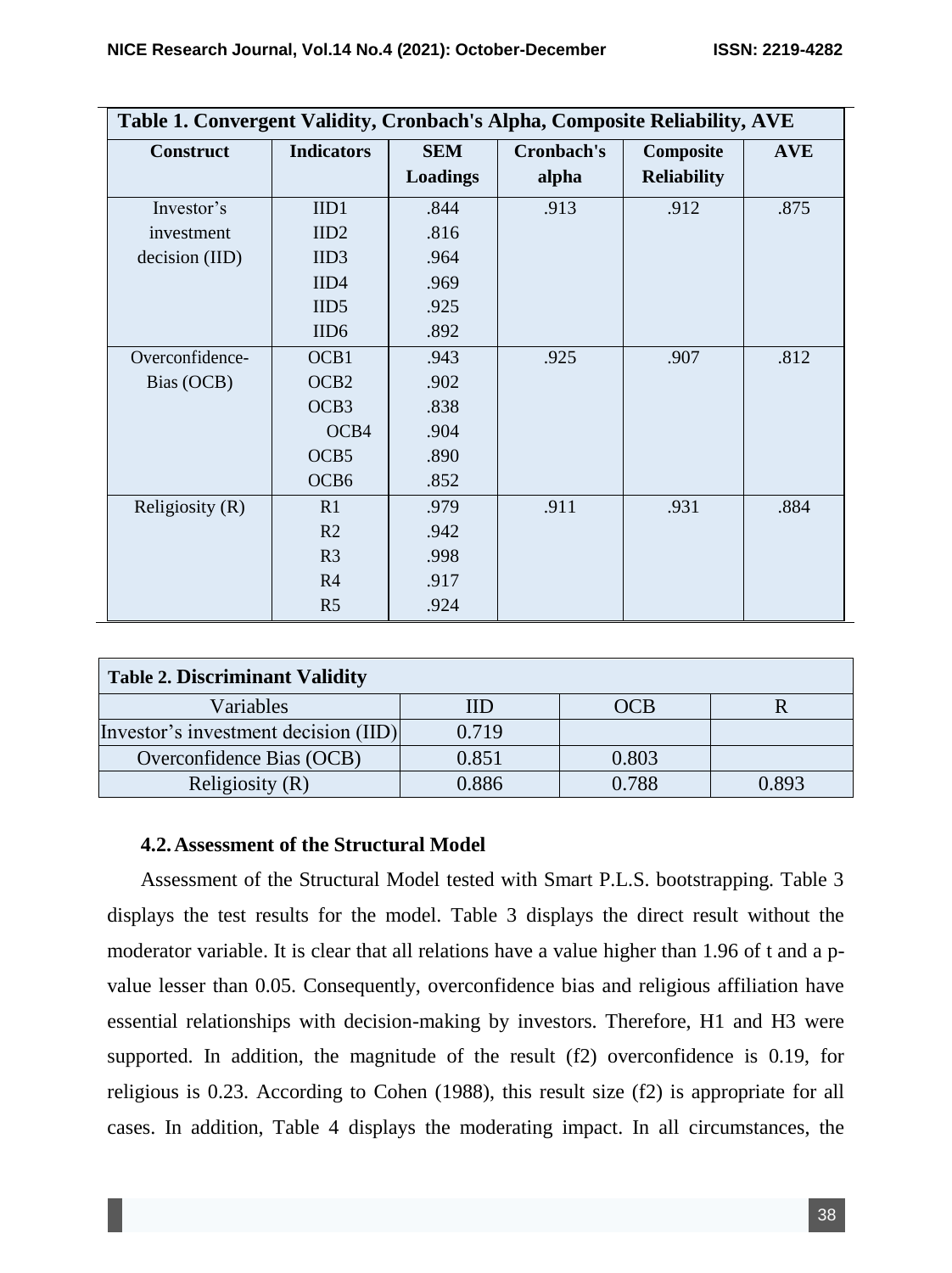| <b>Table 3. Direct Effects</b> |                         |                    |           |         |         |         |          |
|--------------------------------|-------------------------|--------------------|-----------|---------|---------|---------|----------|
|                                | Hypotheses Relationship | Original<br>Sample | <b>SD</b> | t-value | p-value | $(f^2)$ | Decision |
| $H_1$                          | $OC \rightarrow IID$    | $-0.302$           | 0.035     | 2.459   | 0.008   | 0.19    | Accepted |
| $H_3$                          | $R \rightarrow HD$      | 0.433              | 0.062     | 3.674   | 0.005   | 0.23    | Accepted |

moderating impact is significant.

| <b>Table 4: Indirect Effects</b> |                         |                    |           |            |         |            |
|----------------------------------|-------------------------|--------------------|-----------|------------|---------|------------|
| Hypothesis                       | Relationship            | Original<br>Sample | <b>SD</b> | $t$ -value | p-value | Decision   |
| H <sub>2</sub>                   | $OC^*R \rightarrow HDM$ | 0.214              | 0.069     | 2.760      | 0.009   | Moderation |

Moreover, Table 5 displays the excellence of the model by assessing the predictive relevance  $(Q^2)$ . The  $Q^2$  must be higher than zero (Henseler et al., 2009).

| Table 5: Predictive Relevance $(Q^2)$   |         |         |                     |  |  |
|-----------------------------------------|---------|---------|---------------------|--|--|
|                                         | SSO     | SSE     | $Q^2 = (1-SSE/SSO)$ |  |  |
| Investor's Investment<br>decision (IID) | 370.000 | 169.837 | 0.621               |  |  |

## **5. DISCUSSION**

The results of the study found that overconfidence has a significant relationship with the decisions made by investors to invest at a t-value of 2.549. However,  $\beta = 00.302$ indicates a negative relationship. It shows that overconfidence has a negative impact on investment decisions. Increased self-esteem among investors reduces the accuracy of investment decisions.

To conclude, the current study examined the effect of religious modelling between the overconfidence and investment decisions of investors. It is found that religion plays a role in the balance between overconfidence and investment decisions by investors at tvalue 2.760 and  $\beta$  = 0.214. It shows that religion positively affects investor decisions by reducing the negative effects of overconfidence.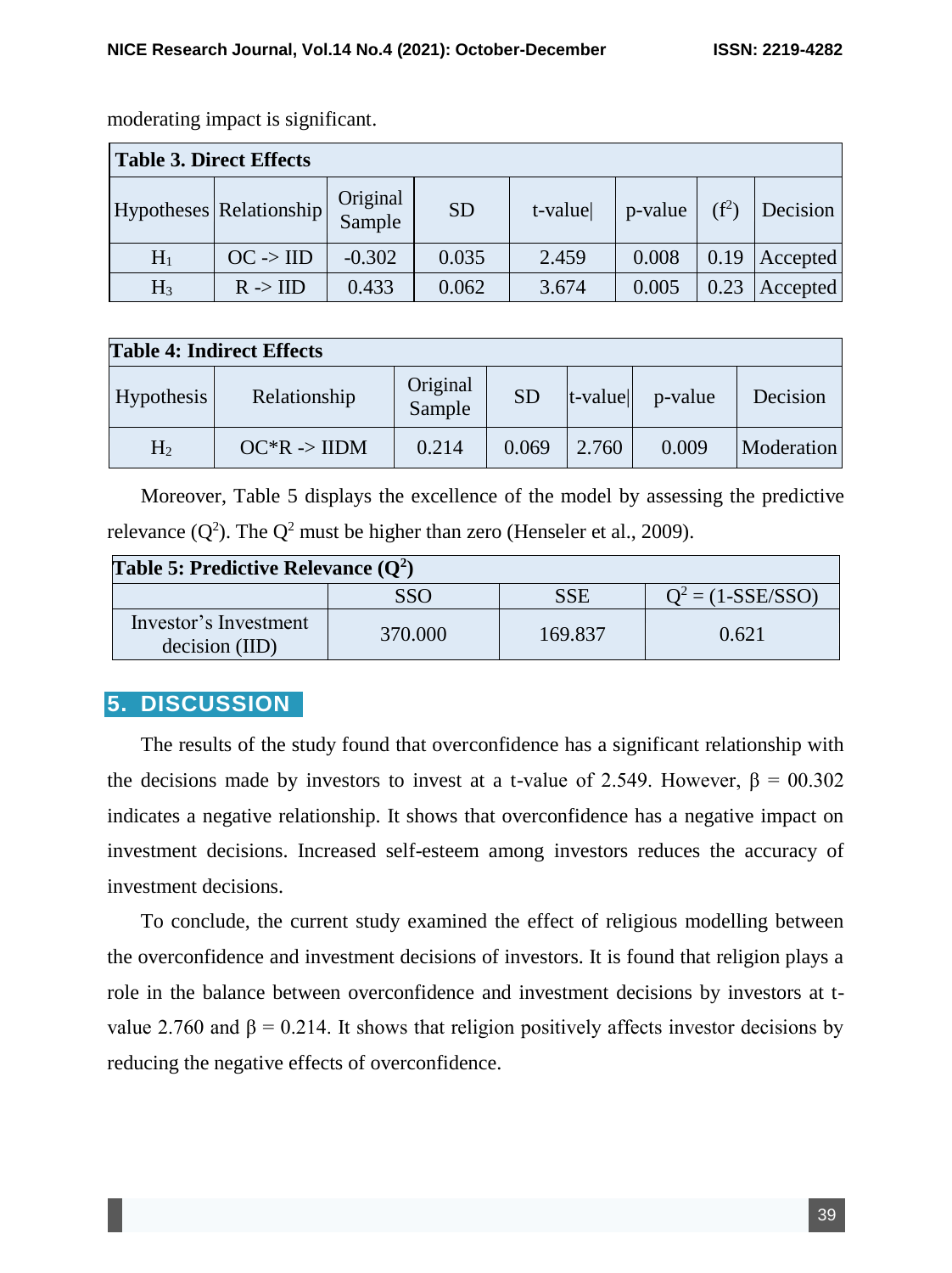#### **6. CONCLUSION**

This study investigated the role of overconfidence in investor decision-making processes. In addition, the current research examines the role of religion as a moderator between over-confidence and the decision-making process for investors. The study focused on individual investors and retailers in Pakistan.

It has been suggested that psychological factors play an important role in investing in investment. Many affirmative biases improve investor decision-making accuracy (Reiter-Gavish et al., 2021). It helps the investor to make the right financial decision in the right way. However, overconfidence reduces investment decision-making accuracy (Menyeh, 2021). Because of overconfidence, an investor may make the wrong decision to invest (Menyeh, 2021). In addition, religion is one of the most important factors affecting the accuracy of investment decisions (Auriol et al., 2021). Faith increases the decisionmaking accuracy of Muslim investors in Pakistan (Murad & Starmer, 2021).

Investigators are invited to examine various political factors that influence investment decisions as political factors have a significant influence (Arora & Chakraborty, 2021). Therefore, the current model should be tested by adding more political elements.

## *REFERENCES*

- *Abdelsalam, O., Elnahass, M., Batten, J. A., & Mollah, S. (2021). New insights into bank asset securitization: The impact of religiosity. Journal of Financial Stability, 54, 100854. https://doi.org/10.1016/j.jfs.2021.100854*
- *Adekoya, O. B., Oliyide, J. A., Akinseye, A. B., & Ogunbowale, G. O. (2021). Oil and multinational technology stocks: Predicting fear with fear at the first and higher order moments. Finance Research Letters, April, 102210. https://doi.org/10.1016/j.frl.2021.102210*
- *Afzali, M., Ҫolak, G., & Fu, M. (2021). Economic uncertainty and corruption: Evidence from public and private firms. Journal of Financial Stability, 57, 100936. https://doi.org/10.1016/j.jfs.2021.100936*
- *Arora, J., & Chakraborty, M. (2021). Does the ease of reading of financial disclosures influence investment decision? Economics Letters, 204, 109883. https://doi.org/10.1016/j.econlet.2021.109883*
- *Auriol, E., Delissaint, D., Fourati, M., Miquel-Florensa, J., & Seabright, P. (2021). Betting on the lord: Lotteries and religiosity in Haiti. World Development, 144, 105441. https://doi.org/10.1016/j.worlddev.2021.105441*
- *Betzer, A., Limbach, P., Rau, P. R., & Schürmann, H. (2021). Till death (or divorce) do we part: Early-life family disruption and investment behavior? Journal of Banking and Finance, 124. https://doi.org/10.1016/j.jbankfin.2021.106057*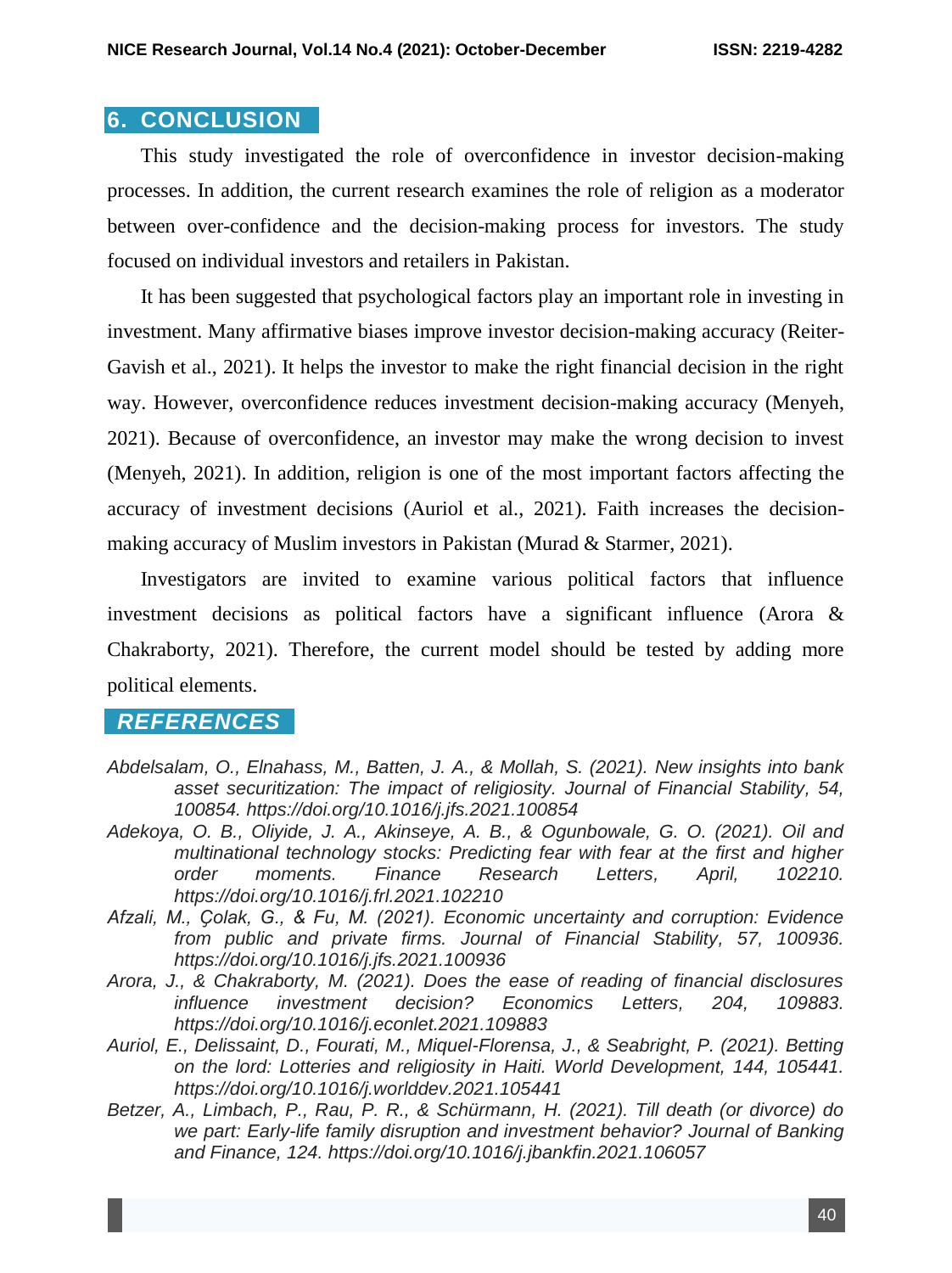- *Brunen, A. C., & Laubach, O. (2021). Do sustainable consumers prefer socially responsible investments? A study among the users of robo advisors. Journal of Banking and Finance, 106314. https://doi.org/10.1016/j.jbankfin.2021.106314*
- *Brzeszczyński, J., Gajdka, J., & Schabek, T. (2021). How risky are the socially responsible investment (SRI) stocks? Evidence from the Central and Eastern European (CEE) companies. Finance Research Letters, 42(January), 101939. https://doi.org/10.1016/j.frl.2021.101939*
- *Cabrera-Paniagua, D., & Rubilar-Torrealba, R. (2021). A novel artificial autonomous system for supporting investment decisions using a Big Five model approach. Engineering Applications of Artificial Intelligence, 98(June 2020), 104107. https://doi.org/10.1016/j.engappai.2020.104107*
- *Chakrabarti, G., & Sen, C. (2021). Dynamic market risk of green stocks across regions: Where does the devil lie? Journal of Cleaner Production, 303, 127028. https://doi.org/10.1016/j.jclepro.2021.127028*
- *Demiralay, S., Gencer, H. G., & Bayraci, S. (2021). How do Artificial Intelligence and Robotics Stocks co-move with traditional and alternative assets in the age of the 4th industrial revolution? Implications and Insights for the COVID-19 period. Technological Forecasting and Social Change, 171(December 2020), 120989. https://doi.org/10.1016/j.techfore.2021.120989*
- *Dyer, T. A. (2021). The demand for public information by local and nonlocal investors: Evidence from investor-level data. Journal of Accounting and Economics, 72(1), 101417. https://doi.org/10.1016/j.jacceco.2021.101417*
- *Elgebeily, E., Guermat, C., & Vendrame, V. (2021). Managerial optimism and investment decision in the UK. Journal of Behavioral and Experimental Finance, 31, 100519. https://doi.org/10.1016/j.jbef.2021.100519*
- *Gershoni, N., & Low, C. (2021). The power of time: The impact of free IVF on Women's human capital investments. European Economic Review, 133, 103645. https://doi.org/10.1016/j.euroecorev.2020.103645*
- *Hussain, S., Rehman, K., Maqbool, A., Rehman, S., & Ali, M. A. (2021). The Impact Of E-Satisfaction , Personality Traits , Religiosity And Locus Of Control On Investor ' s Decision Making With Mediating Role Of Financial Behavior And E -Loyalty. 10(2), 2707–2723.*
- *Jiang, H., & Hu, B. Q. (2021). A novel three-way group investment decision model under intuitionistic fuzzy multi-attribute group decision-making environment. Information Sciences, 569, 557–581. https://doi.org/10.1016/j.ins.2021.05.026*
- *Khedmati, M., Aminu Sualihu, M., & Yawson, A. (2021). Does religiosity matter for corporate labor investment decisions? Journal of Contemporary Accounting and Economics, 17(2), 100264. https://doi.org/10.1016/j.jcae.2021.100264*
- *Lai, C. (2019). Personality Traits and Stock Investment of Individuals the.*
- *Maiti, M. (2021). Quantile regression, asset pricing and investment decision. IIMB Management Review, 33(1), 28–37. https://doi.org/10.1016/j.iimb.2021.03.005*
- *Menyeh, B. O. (2021). Financing electricity access in Africa: A choice experiment study of household investor preferences for renewable energy investments in Ghana. Renewable and Sustainable Energy Reviews, 146(August 2020), 111132. https://doi.org/10.1016/j.rser.2021.111132*
- *Murad, Z., & Starmer, C. (2021). Confidence snowballing and relative performance feedback. Journal of Economic Behavior and Organization, 190, 550–572. https://doi.org/10.1016/j.jebo.2021.08.006*
- *Reiter-Gavish, L., Qadan, M., & Yagil, J. (2021). Investors' personal characteristics and*